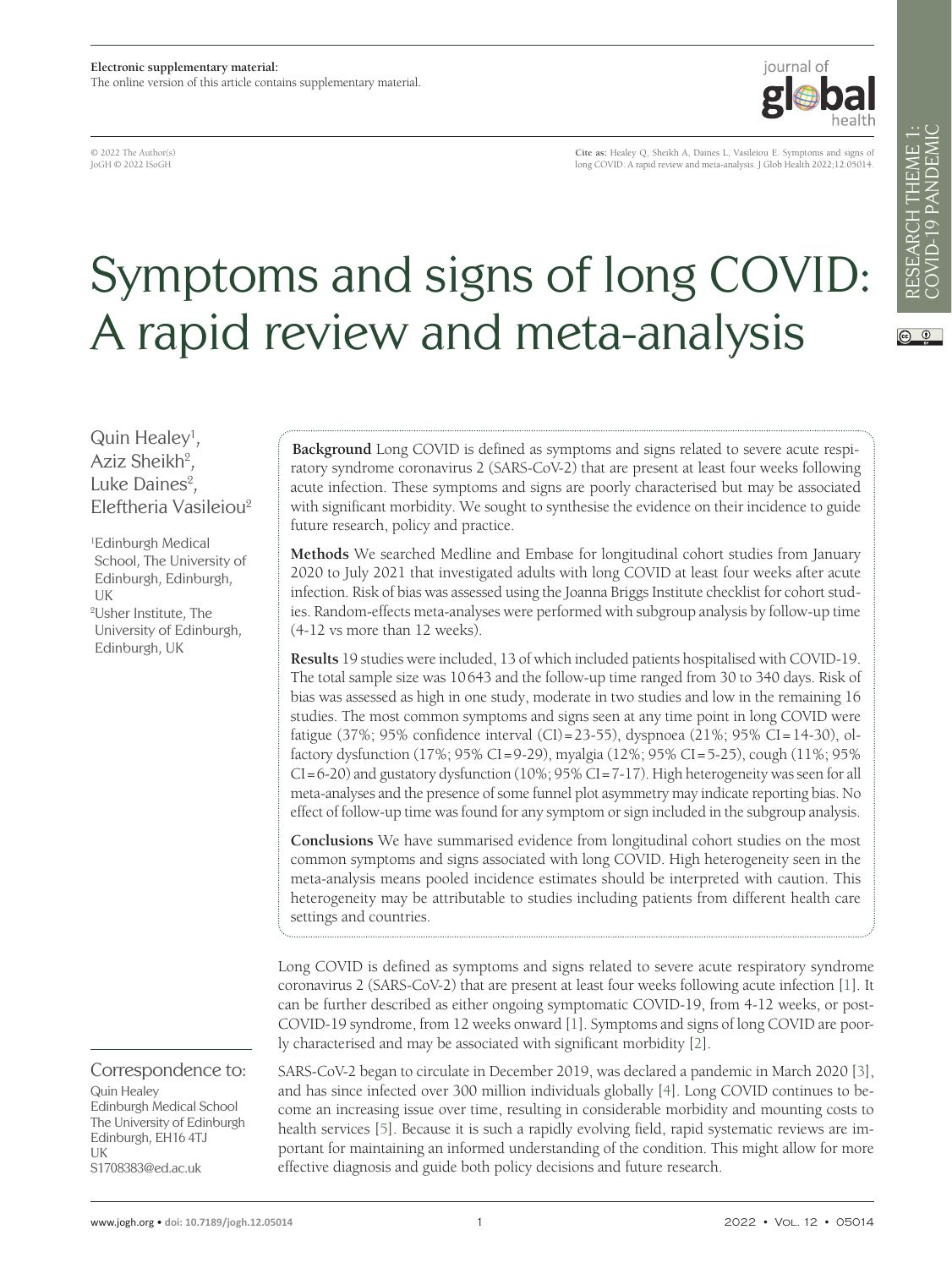We wanted to identify the incidence of symptoms and signs of long COVID and to investigate if they differed in patients with ongoing symptomatic COVID-19 and post-COVID-19 syndrome. This review differs from others [[6](#page-7-5)[-8](#page-7-6)] as it only includes longitudinal cohort studies with data on symptoms and signs from the acute infection. By confirming that identified symptoms were also present at this time point, it increases the likelihood that they are related to SARS-CoV-2 infection rather than to comorbidities. Misclassification bias is therefore reduced compared to using cross-sectional studies. This review also includes more recently published studies, which allow for longer follow-up times and may start to include vaccinated individuals.

# METHODS

A protocol was developed prior to conducting the review based on preferred reporting items for systematic review and meta-analysis protocols (PRISMA-P) guidelines [[9\]](#page-7-7) (Appendix S1 in the **[Online Supplementary](#page-7-8)  [Document](#page-7-8)**).

## Eligibility criteria

Eligibility criteria for study inclusion were: longitudinal cohort studies; adults with long COVID, defined as symptoms and signs related to SARS-CoV-2 present at least four weeks after acute infection; studies reported from January 2020 to July 2021; studies available in English so their relevance and contents could be confirmed by a fluent speaker; and data available from the acute infection.

#### Search methods

We used two databases: Medline and Embase. The search strategy involved medical subject headings and text words related to symptoms and signs of long COVID and is available in Appendix S2 in the **[Online Supple](#page-7-8)[mentary Document](#page-7-8)**. Backward searching for additional studies was not carried out, following recommendations by the Cochrane Rapid Reviews Methods Group [\[10\]](#page-7-9).

## Study screening

The screening was carried out by a single reviewer (QH) and guided by the PRISMA flow diagram. Potential eligibility was initially assessed based on the title and abstract. Full-text articles were screened to confirm which studies met the inclusion criteria. An additional reviewer (EV) provided guidance when eligibility was unclear and assessed all the included studies to ensure eligibility.

#### Data extraction

Data were extracted from each study by a single reviewer (QH), using a data extraction form designed for this review (Table S1 in the **[Online Supplementary Document](#page-7-8)**). It included study design, country, follow-up time, results, and demographic information. The collected demographic data included age, health care setting, comorbidities, ethnicity, and sex. Follow-up time was converted into days to allow comparison between studies, with the assumption that a month equalled 30.4 days.

#### Risk of bias assessment

Two reviewers (QH, EV) assessed the risk of bias in each study using the Joanna Briggs Institute checklist for cohort studies [[11](#page-7-10)]. This list contains 11 components relating to factors like exposure measurement, confounders, outcome measurement, follow-up, and statistics. Each component was assessed as "yes", "no", "unclear" or "not applicable". Surveys of patient-reported symptoms were deemed reliable measures of outcomes, as there was often no alternative. Patient recollection of previous symptoms was deemed unreliable due to the risk of recall bias [\[12\]](#page-8-0). In line with other systematic reviews [\[13](#page-8-1)[-15\]](#page-8-2), the overall risk of bias for each study was based on the proportion of components that were answered "yes". Studies were judged as having low (>70% of components="yes"), moderate (50%-70% of components="yes"), or high (<50% of components="yes") risk of bias.

## Data analysis

Meta-analyses were performed using the meta package in RStudio (V.1.3.959). Pooled incidence and 95% confidence intervals (CI) were calculated for symptoms and signs reported in at least five studies. The rationale for this was to focus on the most important symptoms and signs rather than rarely reported, potentially incidental findings highlighted in similar reviews [[6-](#page-7-5)[8\]](#page-7-6). The reporting of olfactory-gustatory dysfunction proportion was used when present for calculating the pooled incidence of both olfactory dysfunction and gustatory dysfunc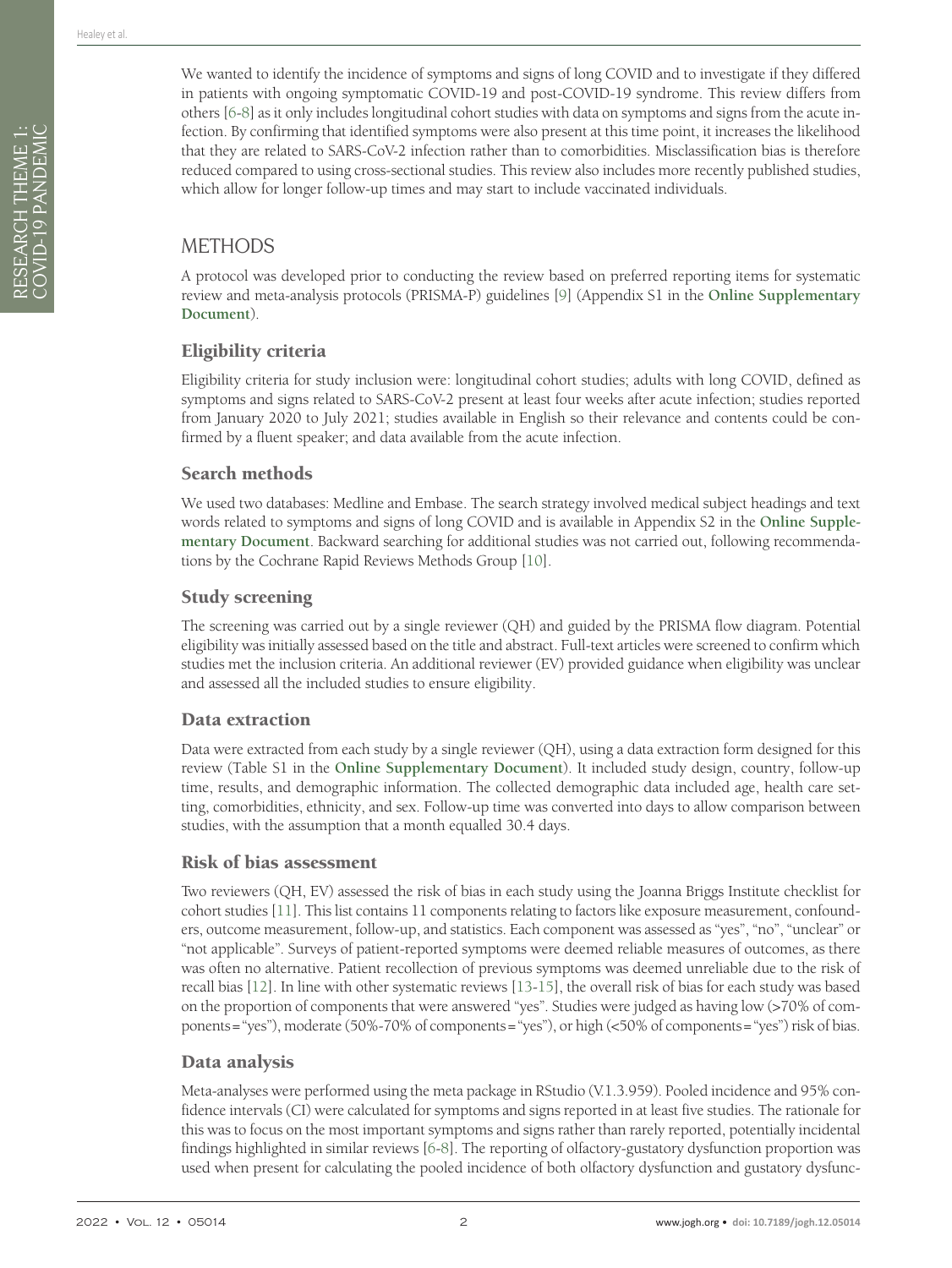tion. One study reported the proportion of "diarrhoea or vomiting" [\[16](#page-8-3)]. This was used when calculating the pooled incidence of diarrhoea, because the other included studies that assessed vomiting found that no sub-jects experienced it [[17](#page-8-4),[18\]](#page-8-5). Heterogeneity was assessed using  $I^2$  statistics, with values of 25%, 50%, and 75%

<span id="page-2-0"></span>

Figure 1. PRISMA flowchart of the study selection process.

#### Study characteristics

representing low, moderate, and high heterogeneity, respectively. Due to differing study populations and the heterogeneity found, random-effects meta-analyses were undertaken. Subgroup analysis was carried out by follow-up time: 4-12 vs >12 weeks. Funnel plots were produced by Egger's method, with the logit transformed proportion against standard error. Binary outcomes were presented as percentages of patients, while continuous outcomes were presented as mean or median throughout.

# **RESULTS**

#### Study selection

2384 studies were identified during the initial database search and 2213 unique records remained after deduplication. The title and abstract of each study were screened for eligibility, followed by the full text if the study passed the initial eligibility assessment. 19 of the 66 studies met the inclusion criteria and 16 were included in the meta-analysis. The remaining three studies were excluded from the meta-analysis as their data were presented graphically, without accompanying raw data. **[Figure 1](#page-2-0)** shows a PRISMA flowchart of the study selection process.

**[Table 1](#page-3-0)** summarises the demographic data, timing, and results of the 19 included cohort studies. The median study sample size was 145 and the total sample size was 10643. Studies were carried out across the world: 79% in Europe, 11% in Asia, 5% in North America and 5% in Australia. They also included participants from different health care settings: 42% only hospitalised, 21% only non-hospitalised, 26% both hospitalised and non-hospitalised and 11% not stated. Average participant age was 35-64 years and a median 47% were female. Commonly stated comorbidities included obesity, hypertension, diabetes, respiratory disease, and ischaemic heart disease. Follow-up time ranged from 30 to 340 days. Only 26% of studies reported participant ethnicity, so it was not possible to explore if it affected patient outcomes.

#### Risk of bias

One study was assessed as having high risk of bias, two as having moderate risk of bias, and 16 as having low risk of bias. The reasoning for these assessments is summarised in Table S2 in the **[Online Supplementary](#page-7-8) [Document](#page-7-8)**. A key issue was that any symptoms and signs prior to infection possibly related to comorbidities were rarely reported. It was unclear whether identified symptoms and signs could be attributed to SARS-CoV-2 infection. Other issues included not dealing with cofounding factors like comorbidities or not measuring the outcomes in a valid and reliable way.

## Meta-analysis

Forest plots for each symptom reported by at least five studies are presented in Figure S1 in the **[Online Sup](#page-7-8)[plementary Document](#page-7-8)** and the pooled incidence from each meta-analysis is outlined in **[Figure 2](#page-6-0)**. The most common symptoms and signs seen at any time point in long COVID were fatigue (37%; 95% CI=23-55), dyspnoea (21%; 95% CI=14-30), olfactory dysfunction (17%; 95% CI=9-29), myalgia (12%; 95% CI=5-25), cough (11%; 95% CI=6-20) and gustatory dysfunction (10%; 95% CI=7-17). Less common symptoms were headache (7%; 95% CI=3-16), diarrhoea (5%; 95% CI=3-10) and chest pain (3%; 95% CI=1-8). The percentage of hospitalised patients in each meta-analysis ranged from 36% to 94%. High heterogeneity was seen, ranging from 68% to 98%. Subgroup analysis by follow-up time is summarised in Table S3 in the **[Online Sup-](#page-7-8)**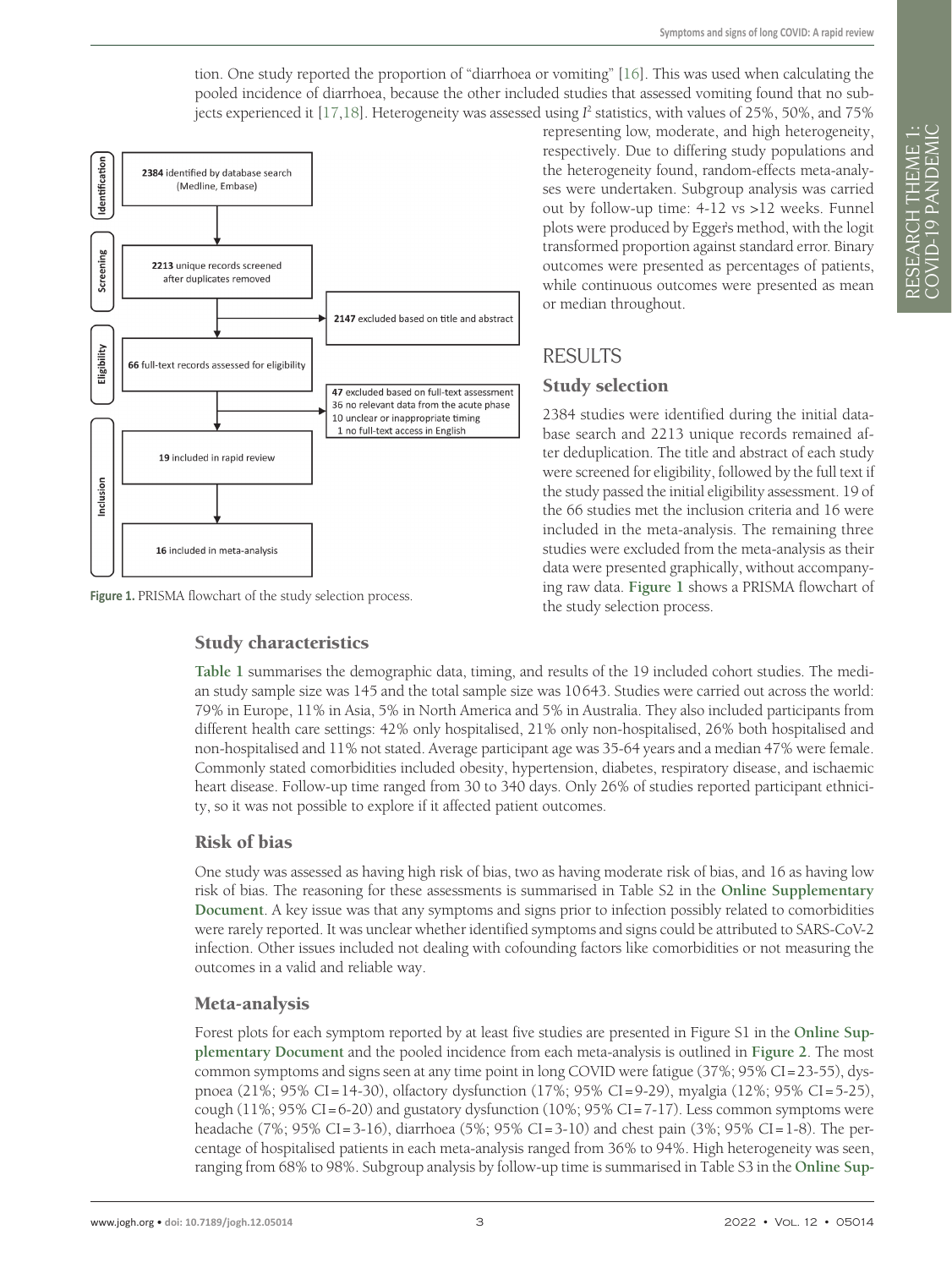Healey et al.

<span id="page-3-0"></span>

| <b>AUTHOR</b><br>(COUNTRY)                 | HOSPITAL (%)<br>{ICU (%)} | <b>AGE</b><br>(YEARS) | <b>COMORBIDITIES</b>                                                                                                                                                                                                                                                                             | <b>FOLLOW-UP</b><br><b>TIME (DAYS)</b> | <b>BODY SYSTEM</b> | <b>RESULTS</b>                                                                                                                                                                                                                 |
|--------------------------------------------|---------------------------|-----------------------|--------------------------------------------------------------------------------------------------------------------------------------------------------------------------------------------------------------------------------------------------------------------------------------------------|----------------------------------------|--------------------|--------------------------------------------------------------------------------------------------------------------------------------------------------------------------------------------------------------------------------|
| Bellan (Italy)<br>$[19]$                   |                           | 61                    | 41% hypertension, 15% diabetes,<br>11% obesity, 11% endocrine disease,<br>10% malignancy, 9% IHD, 8%<br>dyslipidaemia, 7% AF, 6% COPD, 6%<br>CKD, 6% haematological disease, 5%<br>anxiety/depression, 4% cerebrovascular<br>disease, 3% liver disease, 3% VTE, 2%<br>IBD, 2% autoimmune disease | 107                                    | Generalised/MSK    | 5.9% myalgia, 5.9% arthralgia                                                                                                                                                                                                  |
|                                            |                           |                       |                                                                                                                                                                                                                                                                                                  |                                        | Respiratory        | 5.5% dyspnoea, 2.5% cough, 0.4% chest pain, 51.6% reduced DLCO, normal spirometry                                                                                                                                              |
|                                            |                           |                       |                                                                                                                                                                                                                                                                                                  |                                        | Neuropsychiatric   | 43% PTSD symptoms                                                                                                                                                                                                              |
|                                            | $100$ $\{12\}$            |                       |                                                                                                                                                                                                                                                                                                  |                                        | <b>ENT</b>         | 5% gustatory dysfunction, 4.6% olfactory dysfunction                                                                                                                                                                           |
|                                            |                           |                       |                                                                                                                                                                                                                                                                                                  |                                        | Gastrointestinal   | 1.3% diarrhoea                                                                                                                                                                                                                 |
| Bliddal<br>(Denmark)<br>$[20]$             |                           | 50                    | 28% allergy, 17% osteoarthritis, 15%<br>hypertension, 9% thyroid disease, 8%<br>asthma                                                                                                                                                                                                           | 84                                     | Generalised/MSK    | Fatigue, myalgia, arthralgia, chills, fever                                                                                                                                                                                    |
|                                            | $\mathcal{O}$             |                       |                                                                                                                                                                                                                                                                                                  |                                        | Respiratory        | Dyspnoea, cough, chest pain, sputum production                                                                                                                                                                                 |
|                                            |                           |                       |                                                                                                                                                                                                                                                                                                  |                                        | Neuropsychiatric   | Memory issues, concentration issues, headache                                                                                                                                                                                  |
|                                            |                           |                       |                                                                                                                                                                                                                                                                                                  |                                        | <b>ENT</b>         | Olfactory dysfunction, gustatory dysfunction, sore throat, rhinorrhoea, sneezing                                                                                                                                               |
|                                            |                           |                       |                                                                                                                                                                                                                                                                                                  |                                        | Gastrointestinal   | Diarrhoea, anorexia, abdominal pain, nausea                                                                                                                                                                                    |
|                                            |                           |                       |                                                                                                                                                                                                                                                                                                  |                                        | Others             | Red runny eyes                                                                                                                                                                                                                 |
| Chiesa-<br>Estomba<br>(Italy) [21]         | Not stated                | 41                    | 6% hypertension, 6% hypothyroidism,<br>6% asthma, 4% autoimmune disease,<br>3% diabetes, 2% IHD, 1% COPD                                                                                                                                                                                         | 47                                     | <b>ENT</b>         | 51% olfactory dysfunction                                                                                                                                                                                                      |
| Cousyn<br>(France) [22]                    | $\circ$                   | 35                    | Not stated                                                                                                                                                                                                                                                                                       | 60                                     | <b>ENT</b>         | 16.8% olfactory dysfunction, 9.6% gustatory dysfunction                                                                                                                                                                        |
|                                            |                           |                       | 59% hypertension, 25% diabetes, 22%<br>CKD, 19% IHD, 13% asthma, 9%<br>COPD, 9% AF, 9% heart failure                                                                                                                                                                                             | 56                                     | Generalised/MSK    | 45% fatigue, 15% myalgia, 3% fever, slight pain/discomfort                                                                                                                                                                     |
| Daher<br>(Germany)<br>$[17]$               | 100                       | 64                    |                                                                                                                                                                                                                                                                                                  |                                        | Respiratory        | 33% dyspnoea, 33% cough. Normal spirometry, normal ABG, reduced DLCO, reduced<br>distance on 6MWT                                                                                                                              |
|                                            |                           |                       |                                                                                                                                                                                                                                                                                                  |                                        | Neuropsychiatric   | 18% cognitive issues, 15% headache, mild depression, subthreshold anxiety                                                                                                                                                      |
|                                            |                           |                       |                                                                                                                                                                                                                                                                                                  |                                        | <b>ENT</b>         | 12% olfactory dysfunction, 12% rhinorrhoea, 9% gustatory dysfunction, 9% sore throat                                                                                                                                           |
|                                            |                           |                       |                                                                                                                                                                                                                                                                                                  |                                        | Gastrointestinal   | 9% diarrhoea, 6% nausea, 3% abdominal pain, normal LFTs                                                                                                                                                                        |
|                                            |                           |                       |                                                                                                                                                                                                                                                                                                  |                                        | Cardiovascular     | 18% angina, normal left ventricular function, normal right ventricular function, normal cardiac<br>biomarkers                                                                                                                  |
|                                            |                           |                       |                                                                                                                                                                                                                                                                                                  |                                        | Other biomarkers   | Normal FBC, normal coagulation screen, raised ferritin, potentially raised D-dimer, normal<br>U&Es, normal CRP, normal procalcitonin, normal TFTs, normal IL-6                                                                 |
| Fernandez-<br>de-Las-Penas<br>(Spain) [23] | $100\{7\}$                | 61                    | 26% hypertension, 12% diabetes,<br>12% IHD, 7% asthma, 5% obesity, 4%<br>COPD, 2% cerebrovascular disease, 2%<br>rheumatological disease                                                                                                                                                         | 340                                    | Generalised/MSK    | 61.2% fatigue                                                                                                                                                                                                                  |
|                                            |                           |                       |                                                                                                                                                                                                                                                                                                  |                                        | Respiratory        | 23.3% dyspnoea, 6.5% chest pain, 2.5% cough                                                                                                                                                                                    |
|                                            |                           |                       | 47% hypertension, 42% dyslipidaemia,                                                                                                                                                                                                                                                             |                                        | Generalised/MSK    | 25% fatigue                                                                                                                                                                                                                    |
| Froidure<br>(Belgium)<br>$[24]$            | $100$ $\{22\}$            | 60                    | 28% obesity, 22% diabetes, 9%<br>asthma, 4% COPD, 2% lung cancer,<br>1% ILD                                                                                                                                                                                                                      | 98                                     | Respiratory        | Abnormal chest CT: 67% ground glass opacities, 44% reticulations, 20% fibrotic lesions/<br>traction bronchiectasis, 7% consolidations. 46% reduced DLCO, 35% dyspnoea, 10% dry<br>cough, 4% chest tightness, normal spirometry |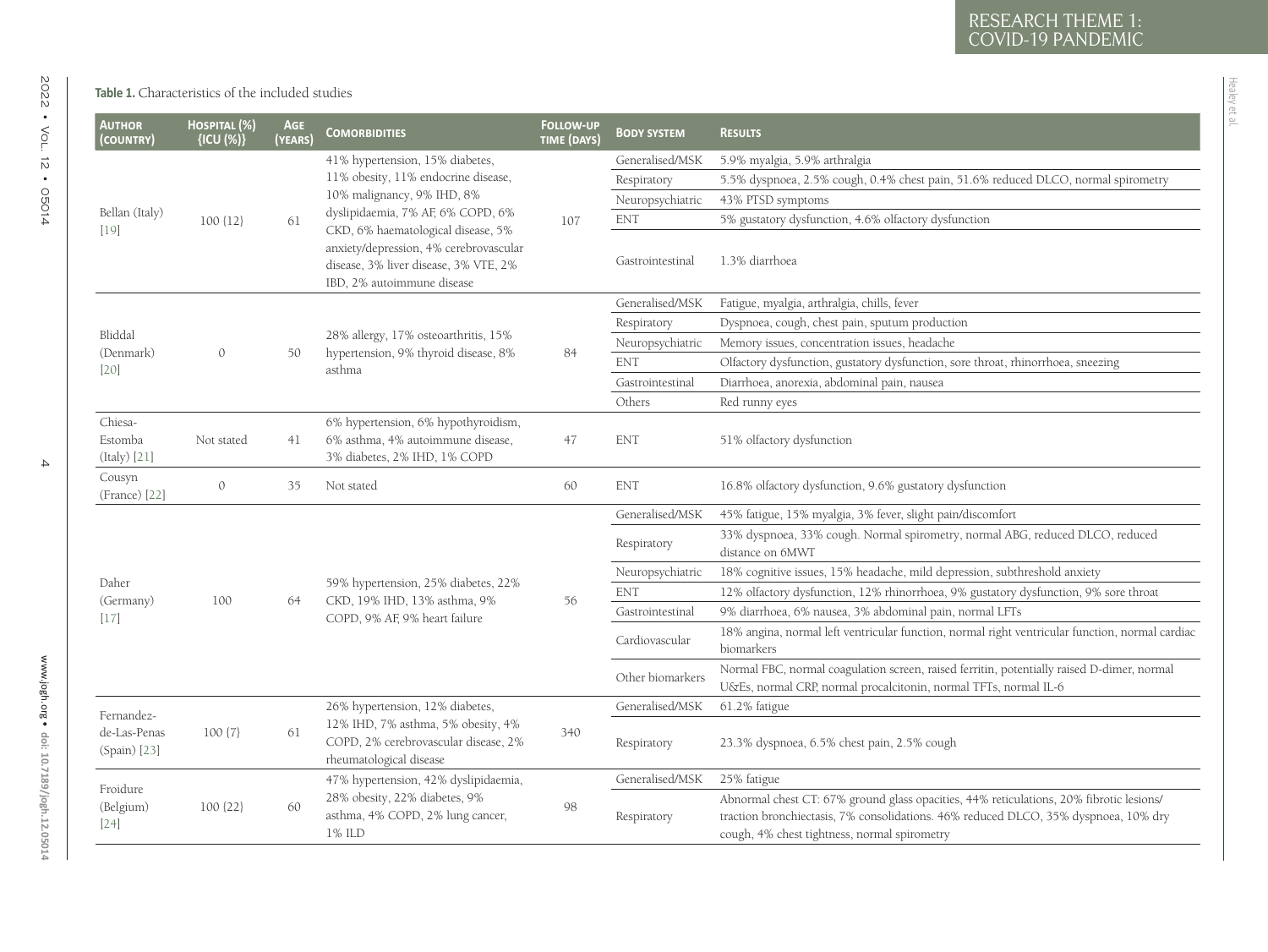| <b>AUTHOR</b><br>(COUNTRY)       | HOSPITAL (%)<br>${ICU (%)}$ | <b>AGE</b><br><b>YEARS</b> | <b>COMORBIDITIES</b>                                                                                                                                                                                                                                           | <b>FOLLOW-UP</b><br>TIME (DAYS) | <b>BODY SYSTEM</b> | <b>RESULTS</b>                                                                                                                                                                                                                                                                   |
|----------------------------------|-----------------------------|----------------------------|----------------------------------------------------------------------------------------------------------------------------------------------------------------------------------------------------------------------------------------------------------------|---------------------------------|--------------------|----------------------------------------------------------------------------------------------------------------------------------------------------------------------------------------------------------------------------------------------------------------------------------|
|                                  |                             |                            |                                                                                                                                                                                                                                                                |                                 | Generalised/MSK    | 17% fatigue                                                                                                                                                                                                                                                                      |
| Gerhards<br>(Germany)<br>$[25]$  | 10                          |                            | Not stated                                                                                                                                                                                                                                                     | 183                             | Neuropsychiatric   | Depression, concentration issues                                                                                                                                                                                                                                                 |
|                                  |                             | 46                         |                                                                                                                                                                                                                                                                |                                 | <b>ENT</b>         | 27% olfactory/gustatory dysfunction                                                                                                                                                                                                                                              |
|                                  |                             |                            |                                                                                                                                                                                                                                                                |                                 | Others             | Alopecia                                                                                                                                                                                                                                                                         |
| Ghosn<br>(France) [26]           |                             | 61                         | 38% hypertension, 22% obesity, 19%<br>diabetes, 18% IHD, 10% COPD, 7%<br>CKD, 7% malignancy, 1% liver disease                                                                                                                                                  | 194                             | Generalised/MSK    | Fatigue, arthralgia, myalgia                                                                                                                                                                                                                                                     |
|                                  | 100 {29}                    |                            |                                                                                                                                                                                                                                                                |                                 | Respiratory        | Dyspnoea, cough                                                                                                                                                                                                                                                                  |
|                                  |                             |                            |                                                                                                                                                                                                                                                                |                                 | Neuropsychiatric   | Headache                                                                                                                                                                                                                                                                         |
|                                  |                             |                            |                                                                                                                                                                                                                                                                |                                 | <b>ENT</b>         | Rhinorrhoea, olfactory dysfunction, gustatory dysfunction, sore throat                                                                                                                                                                                                           |
| Han (China)<br>$[27]$            | 100                         | 54                         | 28% hypertension, 14% respiratory<br>disease, 11% diabetes                                                                                                                                                                                                     | 175                             | Respiratory        | 62% abnormal chest CT: 35% fibrotic-like changes, 27% ground glass opacities/interstitial<br>thickening, nodules/masses, interlobar pleural traction, pulmonary atelectasis and<br>bronchiectasis. 26% reduced DLCO, 14% mild dyspnoea, 10% sputum production, 6.1% dry<br>cough |
|                                  |                             |                            |                                                                                                                                                                                                                                                                |                                 | Generalised/MSK    | 50% fatigue, 35.7% arthralgia, 21.4% myalgia                                                                                                                                                                                                                                     |
| Holmes                           |                             |                            |                                                                                                                                                                                                                                                                |                                 | Respiratory        | 28.6% cough, 25% dyspnoea, 3.6% chest pain                                                                                                                                                                                                                                       |
| (Australia)<br>$[28]$            | $\mathcal{O}$               | 57                         | Not stated                                                                                                                                                                                                                                                     | 183                             | Neuropsychiatric   | 10.7% headache                                                                                                                                                                                                                                                                   |
|                                  |                             |                            |                                                                                                                                                                                                                                                                |                                 | ${\rm ENT}$        | 28.6% olfactory dysfunction, 14.3% rhinorrhoea                                                                                                                                                                                                                                   |
|                                  |                             |                            |                                                                                                                                                                                                                                                                |                                 | Gastrointestinal   | No abdominal pain                                                                                                                                                                                                                                                                |
|                                  | 100                         |                            | 49% obesity, 48% hypertension,<br>28% diabetes, 12% IHD, 11%<br>dyslipidaemia, 10% asthma, 10%<br>malignancy, 5% arrhythmia, 4%<br>COPD, 4% hypothyroidism, 4%<br>depression, anxiety or schizophrenia,<br>3% heart failure, 3% sleep apnoea, 2%<br><b>VTE</b> | 35                              | Generalised/MSK    | 44.8% fatigue, 21.3% myalgia, 15.8% arthralgia, 1.1% fever, 1.1% ulcer                                                                                                                                                                                                           |
|                                  |                             |                            |                                                                                                                                                                                                                                                                |                                 | Respiratory        | 31.7% dyspnoea, 25.1% cough, 14.8% sputum production                                                                                                                                                                                                                             |
|                                  |                             | 57                         |                                                                                                                                                                                                                                                                |                                 | Neuropsychiatric   | 12.6% headache, 8.7% cognitive issues                                                                                                                                                                                                                                            |
| Jacobs (USA)<br>$[29]$           |                             |                            |                                                                                                                                                                                                                                                                |                                 | <b>ENT</b>         | 9.8% gustatory dysfunction, 9.3% olfactory dysfunction                                                                                                                                                                                                                           |
|                                  |                             |                            |                                                                                                                                                                                                                                                                |                                 | Gastrointestinal   | 3.8% diarrhoea                                                                                                                                                                                                                                                                   |
|                                  |                             |                            |                                                                                                                                                                                                                                                                |                                 | Others             | 8.2% eye irritation, 1.1% ulcer                                                                                                                                                                                                                                                  |
|                                  |                             |                            | 36% obesity, 29% hypertension,                                                                                                                                                                                                                                 |                                 | Generalised/MSK    | 63% fatigue, 35% myalgia                                                                                                                                                                                                                                                         |
| Leth                             |                             |                            | 12% malignancy, 10% IHD, 8%                                                                                                                                                                                                                                    |                                 | Respiratory        | 53% dyspnoea, 24% cough, 20% chest pain, 12% sputum production                                                                                                                                                                                                                   |
| (Denmark)<br>$[30]$              | $100$ {12}                  | 58                         | asthma, 8% COPD, 4% diabetes, 4%<br>hyperthyroidism, 2% cerebrovascular<br>disease                                                                                                                                                                             | 128                             | Neuropsychiatric   | 45% concentration issues, 27% headache, 27% paraesthesia                                                                                                                                                                                                                         |
|                                  |                             |                            |                                                                                                                                                                                                                                                                |                                 | <b>ENT</b>         | 31% gustatory dysfunction, 27% olfactory dysfunction, 10% sore throat                                                                                                                                                                                                            |
|                                  |                             |                            |                                                                                                                                                                                                                                                                |                                 | Gastrointestinal   | 10% abdominal pain, 8% diarrhoea, 8% nausea, 4% anorexia                                                                                                                                                                                                                         |
| Mahmud<br>(Bangladesh)<br>$[18]$ | Not stated                  | 40                         | 15% hypertension, 14% diabetes                                                                                                                                                                                                                                 | 30                              | Generalised/MSK    | 33% fatigue, 1.4% arthralgia, 0.6% myalgia                                                                                                                                                                                                                                       |
|                                  |                             |                            |                                                                                                                                                                                                                                                                |                                 | Respiratory        | 8.5% cough, 7% dyspnoea, 0.8% chest pain                                                                                                                                                                                                                                         |
|                                  |                             |                            |                                                                                                                                                                                                                                                                |                                 | Neuropsychiatric   | 3.9% circadian rhythm disorders, 3.4% headache, 2.3% sleep disturbance, 1.4% adjustment<br>disorder                                                                                                                                                                              |
|                                  |                             |                            |                                                                                                                                                                                                                                                                |                                 | <b>ENT</b>         | 2.3% vertigo, 2% olfactory dysfunction                                                                                                                                                                                                                                           |
|                                  |                             |                            |                                                                                                                                                                                                                                                                |                                 | Cardiovascular     | 1.4% palpitation                                                                                                                                                                                                                                                                 |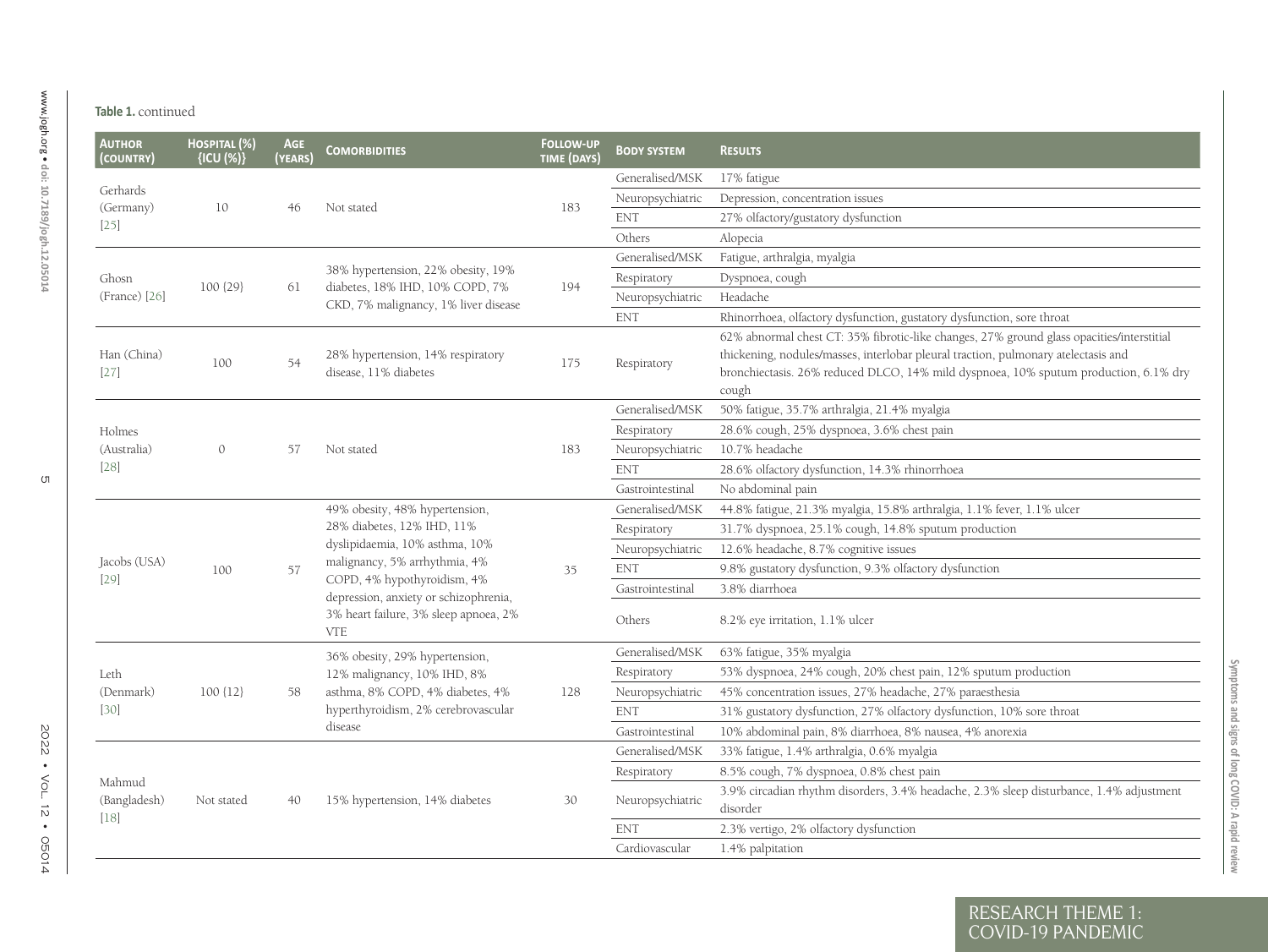Healey et al.

| <b>AUTHOR</b><br>(COUNTRY)  | HOSPITAL (%)<br>{ICU (%)} | AGE<br>(YEARS) | <b>COMORBIDITIES</b>                                                                                                                                           | <b>FOLLOW-UP</b><br>TIME (DAYS) | <b>BODY SYSTEM</b> | <b>RESULTS</b>                                                                                                                                                                                                                 |
|-----------------------------|---------------------------|----------------|----------------------------------------------------------------------------------------------------------------------------------------------------------------|---------------------------------|--------------------|--------------------------------------------------------------------------------------------------------------------------------------------------------------------------------------------------------------------------------|
| Otte<br>(Germany)<br>$[31]$ | $\mathcal{O}$             | 45             | Not stated                                                                                                                                                     | 201                             | <b>ENT</b>         | 42.3% subjective olfactory dysfunction, 26.9% objective olfactory dysfunction (discrimination<br>and identification issues)                                                                                                    |
|                             |                           |                |                                                                                                                                                                |                                 | Generalised/MSK    | 13.1% fatigue, 8.2% rheumatological issues                                                                                                                                                                                     |
|                             |                           |                | 23% hypertension, 16% obesity, 6%<br>diabetes, 4% respiratory disease, 1%<br>IHD, 2% liver disease, 1% depression/<br>anxiety, 0% CKD                          | 191                             | Respiratory        | 6% dyspnoea, 2% cough, 0.8% chest pain                                                                                                                                                                                         |
| Peghin (Italy)              | 26                        | 53             |                                                                                                                                                                |                                 | Neuropsychiatric   | 9.6% neurological disorders, 4.9% psychiatric disorders, 2.7% headache                                                                                                                                                         |
| $[32]$                      |                           |                |                                                                                                                                                                |                                 | <b>ENT</b>         | 10.4% olfactory/gustatory dysfunction,                                                                                                                                                                                         |
|                             |                           |                |                                                                                                                                                                |                                 | Gastrointestinal   | 1.5% gastrointestinal disorders                                                                                                                                                                                                |
|                             |                           |                |                                                                                                                                                                |                                 | Others             | 3.7% alopecia, 3.4% cutaneous manifestations, 0.3% ocular symptoms                                                                                                                                                             |
|                             |                           | 57             | 40% cardiovascular disease, 30%<br>hypertension, 19% dyslipidaemia,<br>17% diabetes, 7% asthma, 7% CKD,<br>6% COPD, 6% liver disease, 6%<br>malignancy, 1% ILD | 103                             | Generalised/MSK    | 24% night sweats, 0% fever                                                                                                                                                                                                     |
|                             | 75                        |                |                                                                                                                                                                |                                 | Respiratory        | 63% abnormal chest CT: ground-glass opacities, reticular lesions, consolidations, bronchial<br>dilation. 36% dyspnoea, abnormal spirometry: 22% reduced FVC, 22% reduced FEV1, normal<br>FEV1/FVC. 21% reduced DLCO, 17% cough |
| Sonnweber                   |                           |                |                                                                                                                                                                |                                 | Neuropsychiatric   | 22% sleep disorders                                                                                                                                                                                                            |
| (Austria) [16]              |                           |                |                                                                                                                                                                |                                 | <b>ENT</b>         | 19% olfactory dysfunction                                                                                                                                                                                                      |
|                             |                           |                |                                                                                                                                                                |                                 | Gastrointestinal   | 9% diarrhoea/vomiting                                                                                                                                                                                                          |
|                             |                           |                |                                                                                                                                                                |                                 | Cardiovascular     | 97% normal LVEF, 55% diastolic dysfunction on echo, 23% raised NT-proBNP, 10%<br>pulmonary hypertension, 1% pericardial effusion                                                                                               |
|                             |                           |                |                                                                                                                                                                |                                 | Other biomarkers   | Raised D-dimer, potentially raised ferritin, normal CRP, normal procalcitonin, normal IL-6                                                                                                                                     |
|                             | 14                        | 42             | 26% obesity, 14% respiratory disease,<br>10% asthma, 3% diabetes, 2% IHD,<br>1% CKD                                                                            | 84                              | Generalised/MSK    | Fatigue, myalgia, fever                                                                                                                                                                                                        |
|                             |                           |                |                                                                                                                                                                |                                 | Respiratory        | Dyspnoea, cough, chest pain                                                                                                                                                                                                    |
| Sudre (UK,<br>USA, Sweden)  |                           |                |                                                                                                                                                                |                                 | Neuropsychiatric   | Headache, paraesthesia, numbness, concentration/ memory issues                                                                                                                                                                 |
| [33]                        |                           |                |                                                                                                                                                                |                                 | <b>ENT</b>         | Olfactory dysfunction, sore throat, hoarse voice, tinnitus, earache                                                                                                                                                            |
|                             |                           |                |                                                                                                                                                                |                                 | Gastrointestinal   | Diarrhoea, abdominal pain                                                                                                                                                                                                      |
|                             |                           |                |                                                                                                                                                                |                                 | Cardiovascular     | Palpitations/tachycardia                                                                                                                                                                                                       |
| Vaira (Italy)               | 23                        | 51             | 29% obesity, 27% IHD, 15%<br>respiratory disease, 11% diabetes                                                                                                 | 60                              | <b>ENT</b>         | 21% olfactory dysfunction, 7.9% gustatory dysfunction                                                                                                                                                                          |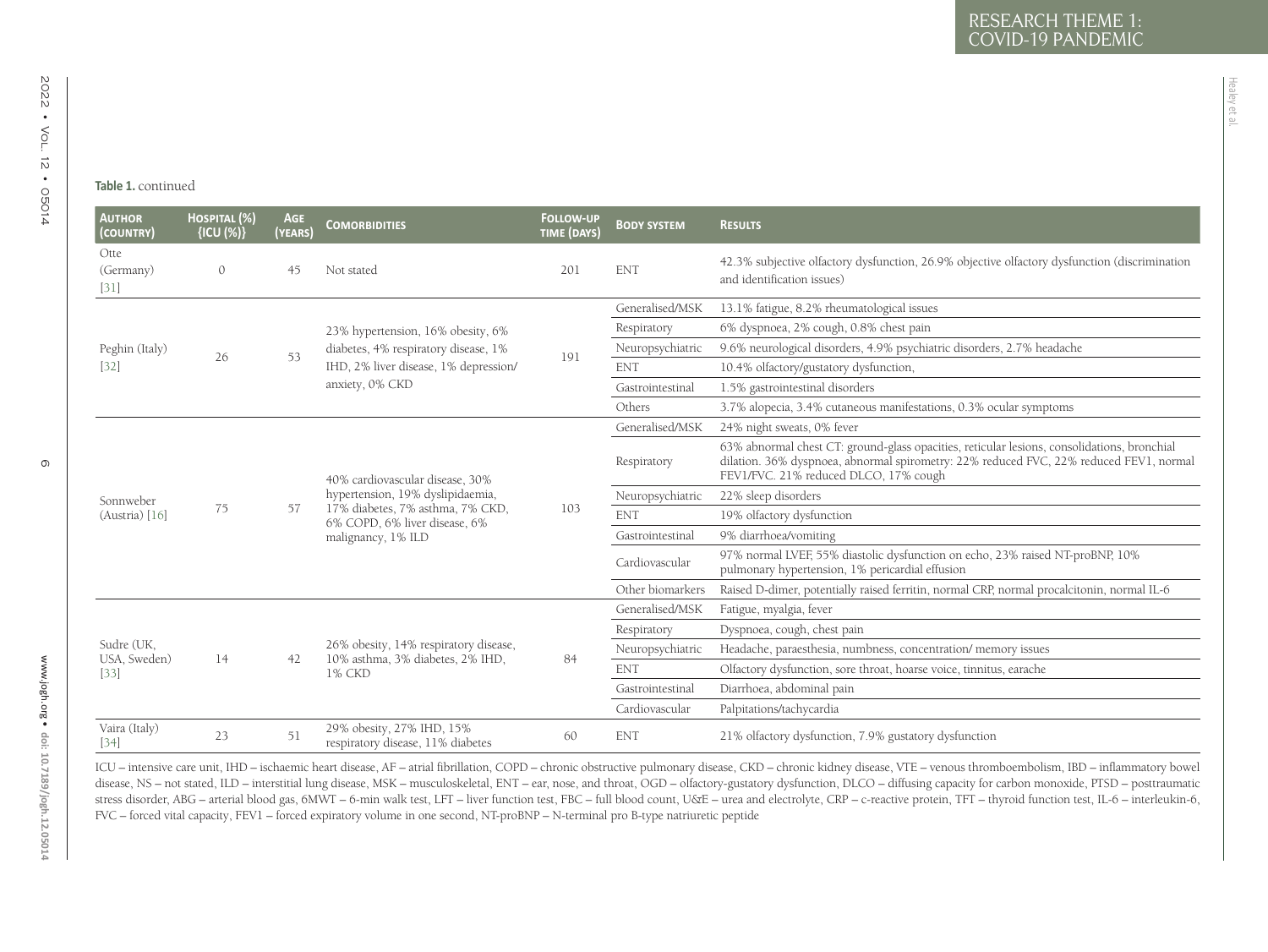<span id="page-6-0"></span>

**[plementary Document](#page-7-8)**. No significant difference in incidence was found between 4-12 and >12 weeks for any symptom, and heterogeneity remained high in most symptoms. Funnel plots for each symptom are presented in Figure S2 in the **[Online Supplementary Docu](#page-7-8)[ment](#page-7-8)**. The plots for fatigue, olfactory dysfunction, and chest pain appear asymmetrical, but it was not possible to assess this statistically due to the small number of included studies [\[35](#page-8-25)].

Figure 2. Meta-analysis of symptoms reported by at least five studies.

#### **DISCUSSION**

#### Summary of findings

This review found that the most common symptoms and signs of

long COVID were fatigue (37%), dyspnoea (21%), olfactory dysfunction (17%), myalgia (12%), cough (11%), and gustatory dysfunction (11%). Pooled incidence estimates did not differ between ongoing symptomatic COVID-19 and post-COVID-19 syndrome.

#### Strengths and limitations

This review followed PRISMA guidelines, ensuring rigorous methods. However, most stages were carried out by a single reviewer, increasing the risk of inappropriate screening [\[36](#page-9-0)] or improper data extraction [[37\]](#page-9-1). Our inclusion criteria required studies to have acute-phase data, to increase the likelihood that symptoms were related to the virus. This may be important as some studies had very large follow-up times or a high proportion of participants with comorbidities. However, this criterion excluded some potentially useful studies, such as those that only used measures that were unlikely to be used in the acute phase. Examples include cardiac magnetic resonance imaging (MRI) [\[38-](#page-9-2)[40\]](#page-9-3) and cognitive assessment [[41\]](#page-9-4), and there could be an underrepresentation of issues assessed via these investigations. We only included studies available in English, which may have affected the geographical distribution of included studies. As no included studies were carried out in Africa or South America, and only 11% of studies were carried out in Asia, this review might not adequately capture the regional variations of long COVID.

We appraised the included studies using a well-validated tool and found they generally had low risk of bias. However, confounding by severity may be present due to patient recruitment during hospital admission or attendance in outpatient departments and may lead to overestimation in our pooled incidence data. For example, all patients in three studies [[21](#page-8-26)[,22,](#page-8-27)[31](#page-8-28)] had developed olfactory-gustatory dysfunction in the acute phase, compared to an estimated 47% of the general population [\[42](#page-9-5)]. Furthermore, misclassification bias may be present, as identified symptoms may be caused by comorbidities or superinfection. Comorbidities could be resolved in future studies by including COVID-negative controls. Superinfection could be mitigated by measuring inflammatory markers, such as interleukin-6 and C-reactive protein, which are elevated in acute infection [\[43](#page-9-6),[44\]](#page-9-7) but not in long COVID [\[16](#page-8-3),[17\]](#page-8-4). High heterogeneity in the meta-analysis (median=91%) means that pooled incidence estimates should be interpreted with caution. Without understanding the heterogeneity's source, these estimates may poorly represent outcomes for individuals. Possible sources include studies with patients from different health care settings and countries. The heterogeneity is less likely to be explained by follow-up time as it remained high after subgroup analysis. Finally, funnel plot asymmetry may reflect reporting bias.

#### Comparison with existing literature

Our findings correspond with those of similar reviews, such as Martimbianco et al. [\[6](#page-7-5)], Michelen et al. [\[7\]](#page-7-11), and Lopez-Leon et al. [[8\]](#page-7-6). The latter two carried out meta-analyses that reported the same common symptoms identified in this review, such as fatigue and dyspnoea. This is particularly encouraging because different inclusion criteria resulted in little overlap of included studies. We report very similar symptom rates to Michelen et al. [\[7](#page-7-11)], but much lower rates than Lopez-Leon et al. [[8\]](#page-7-6). The latter may be explained by their inclusion of subjects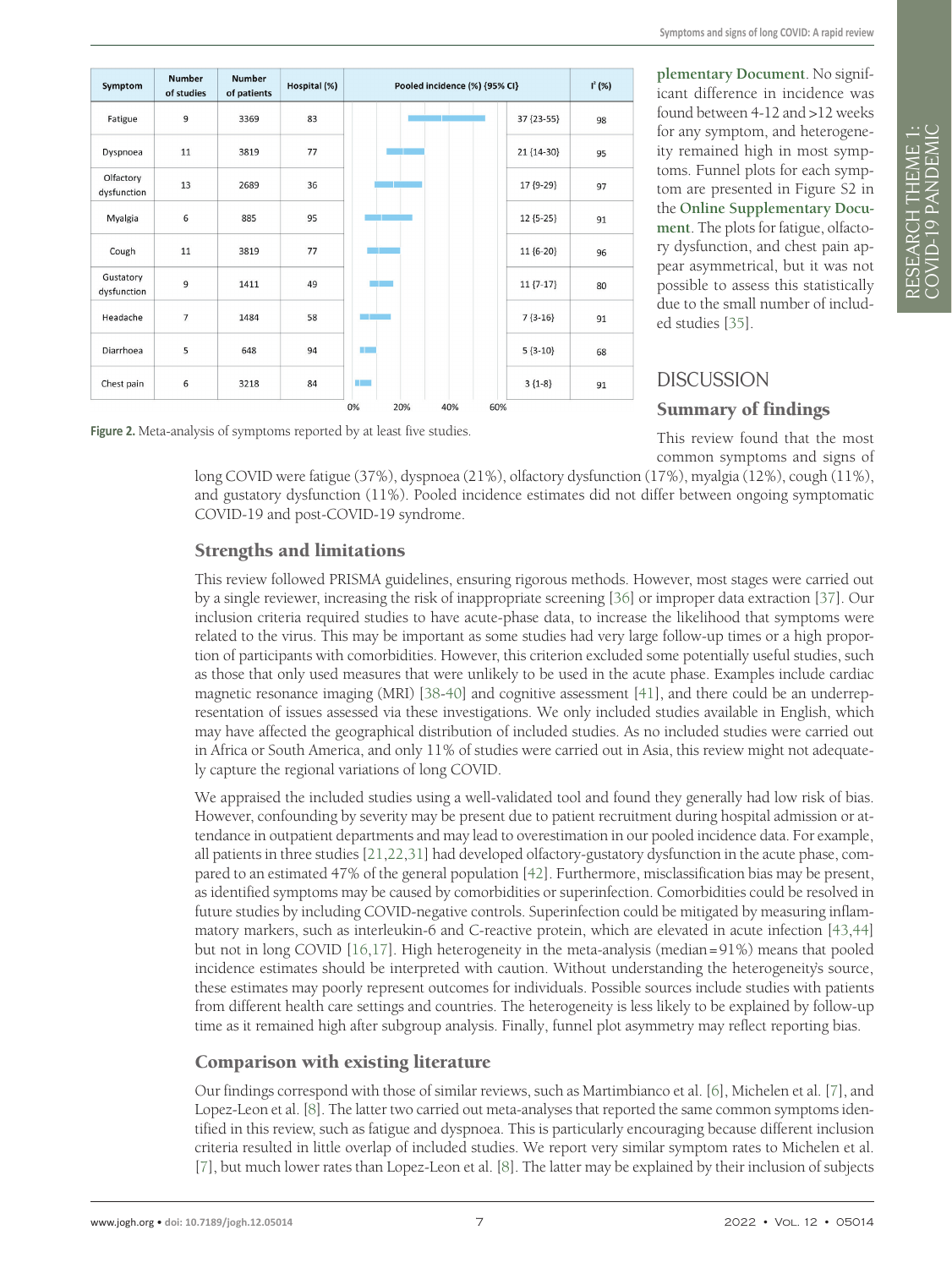RESEARCH THEME 1: COVID-19 PANDEMIC

RESEARCH THEME 1:<br>COVID-19 PANDEMIC

assessed less than four weeks after SARS-CoV-2 infection or our inclusion of more recent studies that are likely to involve at least some vaccinated subjects and a greater proportion of individuals with natural immunity following infection. There may also have been an impact from different variants circulating at different time points. Our review did not report weakness or malaise although both were found to be common based on a small number of studies in Michelen et al. [[7\]](#page-7-11). These differences likely relate to our different inclusion criteria and indicate a need for further high-quality primary research to investigate these symptoms.

#### **Implications**

Identification of the most common long COVID symptoms may influence future research and policy. These symptoms could benefit the most from research to understand their pathogeneses and trial treatments. They may also benefit from an increased focus on long COVID clinical pathways, such as increased education of health care workers in long COVID clinics. Furthermore, the identification of limitations in the studies included in this review, such as confounding by severity and misclassification bias, may guide the methodology of future research.

# **CONCLUSION**

This rapid review identified the most common symptoms and signs of long COVID: fatigue, dyspnoea, olfactory dysfunction, myalgia, and cough. The included studies were found to be at an overall low risk of bias, but a high level of heterogeneity arose in the meta-analyses. This may indicate an effect of different study populations on the results. Further primary research is required to confirm the characteristics of long COVID, understand its pathogeneses, and propose treatments.

**Acknowledgements:** We are grateful for the support from EAVE II, grant number (MC\_PC\_19075). We also like to acknowledge the support from Rachel Mulholland.

**Funding:** This work was supported by the Chief Scientist Office, grant number COV/LTE/20/15.

**Authorship contributions:** QH and EV conceptualised and designed the review. QH conducted the literature search, data extraction and analysis and wrote the manuscript. EV supervised and coordinated the study. AS and LD reviewed and revised the manuscript.

**Competing Interests:** The authors completed the ICMJE Unified Competing Interest Form (available upon request from the corresponding author) and declare no conflicts of interest.

<span id="page-7-8"></span>**Additional material** [Online Supplementary Document](https://jogh.org/documents/2022/jogh-12-05014-s001.pdf)

- <span id="page-7-0"></span>1 National Institute for Health and Care Excellence. COVID-19 rapid guideline: managing the long-term effects of COVID-19 (NICE guideline 188). 2021. Available: [https://www.nice.org.uk/guidance/ng188.](https://www.nice.org.uk/guidance/ng188) Accessed: 24 January 2022.
- <span id="page-7-1"></span>2 Kingstone T, Taylor AK, O'Donnell CA, Atherton H, Blane DN, Chew-Graham CA. Finding the 'right' GP: a qualitative study of the experiences of people with long-COVID. BJGP Open. 2020;4:bjgpopen20X101143. [Medline:33051223](https://www.ncbi.nlm.nih.gov/entrez/query.fcgi?cmd=Retrieve&db=PubMed&list_uids=33051223&dopt=Abstract) [doi:10.3399/](https://doi.org/10.3399/bjgpopen20X101143) [bjgpopen20X101143](https://doi.org/10.3399/bjgpopen20X101143)
- <span id="page-7-2"></span>3 Cucinotta D, Vanelli M. WHO declares COVID-19 a pandemic. Acta Biomed. 2020;91:157. [Medline:32191675](https://www.ncbi.nlm.nih.gov/entrez/query.fcgi?cmd=Retrieve&db=PubMed&list_uids=32191675&dopt=Abstract)
- <span id="page-7-3"></span>4 World Health Organisation. COVID-19 Dashboard. Available: <https://covid19.who.int/>. Accessed: 24 January 2022.
- <span id="page-7-4"></span>5 Glasper A. How the UK plans to tackle long COVID. Br J Healthc Assist. 2021;15:402-6. [doi:10.12968/bjha.2021.15.8.402](https://doi.org/10.12968/bjha.2021.15.8.402)
- <span id="page-7-5"></span>6 Cabrera Martimbianco AL, Pacheco RL, Bagattini AM, Riera R. Frequency, signs and symptoms, and criteria adopted for long COVID-19: A systematic review. Int J Clin Pract. 2021;75:e14357. [Medline:33977626](https://www.ncbi.nlm.nih.gov/entrez/query.fcgi?cmd=Retrieve&db=PubMed&list_uids=33977626&dopt=Abstract) [doi:10.1111/ijcp.14357](https://doi.org/10.1111/ijcp.14357)
- <span id="page-7-11"></span>7 Michelen M, Manoharan L, Elkheir N, Cheng V, Dagens A, Hastie C, et al. Characterising long COVID: a living systematic review. BMJ Glob Health. 2021;6:e005427. [Medline:34580069](https://www.ncbi.nlm.nih.gov/entrez/query.fcgi?cmd=Retrieve&db=PubMed&list_uids=34580069&dopt=Abstract) [doi:10.1136/bmjgh-2021-005427](https://doi.org/10.1136/bmjgh-2021-005427)
- <span id="page-7-6"></span>8 Lopez-Leon S, Wegman-Ostrosky T, Perelman C, Sepulveda R, Rebolledo PA, Cuapio A, et al. More than 50 long-term effects of COVID-19: a systematic review and meta-analysis. Sci Rep. 2021;11:16144. [Medline:34373540](https://www.ncbi.nlm.nih.gov/entrez/query.fcgi?cmd=Retrieve&db=PubMed&list_uids=34373540&dopt=Abstract) [doi:10.1038/s41598-021-](https://doi.org/10.1038/s41598-021-95565-8) [95565-8](https://doi.org/10.1038/s41598-021-95565-8)
- <span id="page-7-7"></span>9 Moher D, Shamseer L, Clarke M, Ghersi D, Liberati A, Petticrew M, et al. Preferred reporting items for systematic review and meta-analysis protocols (PRISMA-P) 2015 statement. Syst Rev. 2015;4:1-9. [Medline:25554246](https://www.ncbi.nlm.nih.gov/entrez/query.fcgi?cmd=Retrieve&db=PubMed&list_uids=25554246&dopt=Abstract) [doi:10.1186/2046-4053-4-1](https://doi.org/10.1186/2046-4053-4-1)
- <span id="page-7-9"></span>10 Garritty C, Gartlehner G, Nussbaumer-Streit B, King VJ, Hamel C, Kamel C, et al. Cochrane Rapid Reviews Methods Group offers evidence-informed guidance to conduct rapid reviews. J Clin Epidemiol. 2021;130:13-22. [Medline:33068715](https://www.ncbi.nlm.nih.gov/entrez/query.fcgi?cmd=Retrieve&db=PubMed&list_uids=33068715&dopt=Abstract) [doi:10.1016/j.](https://doi.org/10.1016/j.jclinepi.2020.10.007) [jclinepi.2020.10.007](https://doi.org/10.1016/j.jclinepi.2020.10.007)
- <span id="page-7-10"></span>11 Moola S, Munn Z, Tufanaru C, Aromataris E, Sears K, Sfetcu R, et al. Chapter 7: Systematic reviews of etiology and risk. Joanna Briggs Institute Reviewer's Manual The Joanna Briggs Institute. 2017;5.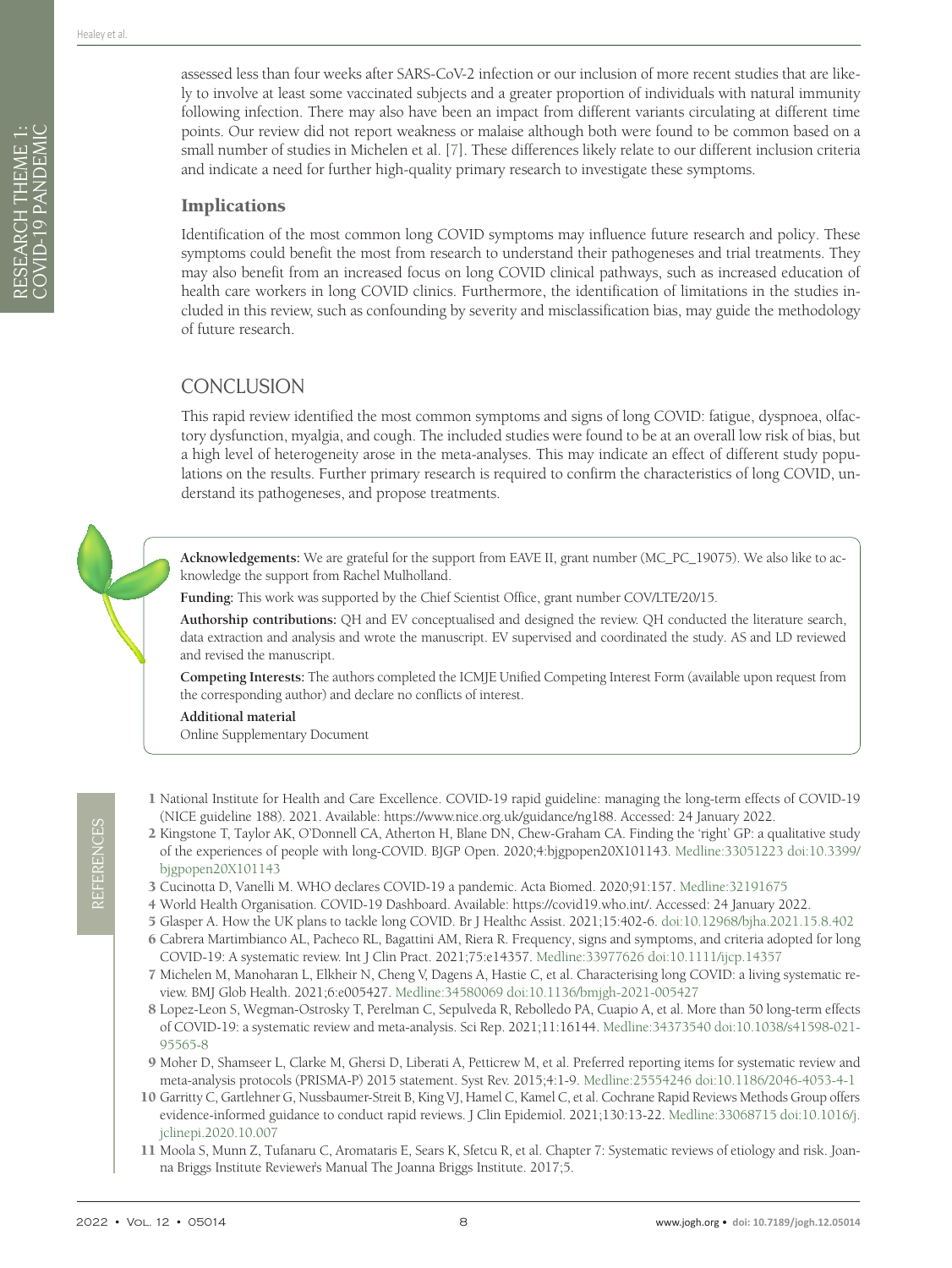- <span id="page-8-0"></span>12 Barsky AJ. Forgetting, fabricating, and telescoping: the instability of the medical history. Arch Intern Med. 2002;162:981-4. [Medline:11996606](https://www.ncbi.nlm.nih.gov/entrez/query.fcgi?cmd=Retrieve&db=PubMed&list_uids=11996606&dopt=Abstract) [doi:10.1001/archinte.162.9.981](https://doi.org/10.1001/archinte.162.9.981)
- <span id="page-8-1"></span>13 Amorim Dos Santos J, Normando A, Carvalho da Silva R, Acevedo A, De Luca Canto G, Sugaya N, et al. Oral manifestations in patients with COVID-19: a living systematic review. J Dent Res. 2021;100:141-54. [Medline:32914677](https://www.ncbi.nlm.nih.gov/entrez/query.fcgi?cmd=Retrieve&db=PubMed&list_uids=32914677&dopt=Abstract) [doi:10.1177/0022034520957289](https://doi.org/10.1177/0022034520957289)
- <span id="page-8-24"></span><span id="page-8-23"></span><span id="page-8-22"></span><span id="page-8-21"></span><span id="page-8-20"></span><span id="page-8-19"></span><span id="page-8-18"></span><span id="page-8-17"></span><span id="page-8-16"></span><span id="page-8-15"></span><span id="page-8-14"></span><span id="page-8-13"></span><span id="page-8-12"></span><span id="page-8-11"></span><span id="page-8-10"></span><span id="page-8-9"></span><span id="page-8-8"></span><span id="page-8-7"></span><span id="page-8-6"></span>14 de Lima F, Melo G, Fernandes DA, Santos GM, Neto FR. Effects of total knee arthroplasty for primary knee osteoarthritis on postural balance: A systematic review. Gait Posture. 2021;89:139-60. [Medline:34284334](https://www.ncbi.nlm.nih.gov/entrez/query.fcgi?cmd=Retrieve&db=PubMed&list_uids=34284334&dopt=Abstract) [doi:10.1016/j.gaitpost.2021.04.042](https://doi.org/10.1016/j.gaitpost.2021.04.042)
- <span id="page-8-2"></span>15 Polmann H, Domingos FL, Melo G, Stuginski-Barbosa J, Guerra ENdS, Porporatti AL, et al. Association between sleep bruxism and anxiety symptoms in adults: A systematic review. J Oral Rehabil. 2019;46:482-91. [Medline:30805947](https://www.ncbi.nlm.nih.gov/entrez/query.fcgi?cmd=Retrieve&db=PubMed&list_uids=30805947&dopt=Abstract) [doi:10.1111/](https://doi.org/10.1111/joor.12785) [joor.12785](https://doi.org/10.1111/joor.12785)
- <span id="page-8-3"></span>16 Sonnweber T, Sahanic S, Pizzini A, Luger A, Schwabl C, Sonnweber B, et al. Cardiopulmonary recovery after COVID-19: an observational prospective multicentre trial. Eur Respir J. 2021;57:04. [Medline:33303539](https://www.ncbi.nlm.nih.gov/entrez/query.fcgi?cmd=Retrieve&db=PubMed&list_uids=33303539&dopt=Abstract) [doi:10.1183/13993003.03481-2020](https://doi.org/10.1183/13993003.03481-2020)
- <span id="page-8-4"></span>17 Daher A, Balfanz P, Cornelissen C, Muller A, Bergs I, Marx N, et al. Follow up of patients with severe coronavirus disease 2019 (COVID-19): Pulmonary and extrapulmonary disease sequelae. Respir Med. 2020;174:106197. [Medline:33120193](https://www.ncbi.nlm.nih.gov/entrez/query.fcgi?cmd=Retrieve&db=PubMed&list_uids=33120193&dopt=Abstract) [doi:10.1016/j.rmed.2020.106197](https://doi.org/10.1016/j.rmed.2020.106197)
- <span id="page-8-5"></span>18 Mahmud R, Rahman MM, Rassel MA, Monayem FB, Sayeed S, Islam MS, et al. Post-COVID-19 syndrome among symptomatic COVID-19 patients: A prospective cohort study in a tertiary care center of Bangladesh. PLoS One. 2021;16:e0249644. [Medline:33831043](https://www.ncbi.nlm.nih.gov/entrez/query.fcgi?cmd=Retrieve&db=PubMed&list_uids=33831043&dopt=Abstract) [doi:10.1371/journal.pone.0249644](https://doi.org/10.1371/journal.pone.0249644)
- 19 Bellan M, Soddu D, Balbo PE, Baricich A, Zeppegno P, Avanzi GC, et al. Respiratory and Psychophysical Sequelae Among Patients With COVID-19 Four Months After Hospital Discharge. JAMA Netw Open. 2021;4:e2036142. [Medline:33502487](https://www.ncbi.nlm.nih.gov/entrez/query.fcgi?cmd=Retrieve&db=PubMed&list_uids=33502487&dopt=Abstract) [doi:10.1001/jamanetworkopen.2020.36142](https://doi.org/10.1001/jamanetworkopen.2020.36142)
- 20 Bliddal S, Banasik K, Pedersen OB, Nissen J, Cantwell L, Schwinn M, et al. Acute and persistent symptoms in non-hospitalized PCR-confirmed COVID-19 patients. Sci Rep. 2021;11:13153. [Medline:34162913](https://www.ncbi.nlm.nih.gov/entrez/query.fcgi?cmd=Retrieve&db=PubMed&list_uids=34162913&dopt=Abstract) [doi:10.1038/s41598-021-92045-x](https://doi.org/10.1038/s41598-021-92045-x)
- <span id="page-8-26"></span>21 Chiesa-Estomba CM, Lechien JR, Radulesco T, Michel J, Sowerby LJ, Hopkins C, et al. Patterns of smell recovery in 751 patients affected by the COVID-19 outbreak. Eur J Neurol. 2020;27:2318-21. [Medline:32677329](https://www.ncbi.nlm.nih.gov/entrez/query.fcgi?cmd=Retrieve&db=PubMed&list_uids=32677329&dopt=Abstract) [doi:10.1111/ene.14440](https://doi.org/10.1111/ene.14440)
- <span id="page-8-27"></span>22 Cousyn L, Sellem B, Palich R, Bendetowicz D, Agher R, Delorme C, et al. Olfactory and gustatory dysfunctions in COVID-19 outpatients: A prospective cohort study. Infect Dis Now. 2021;51:440-4. [Medline:33766735](https://www.ncbi.nlm.nih.gov/entrez/query.fcgi?cmd=Retrieve&db=PubMed&list_uids=33766735&dopt=Abstract) [doi:10.1016/j.idnow.2021.03.004](https://doi.org/10.1016/j.idnow.2021.03.004)
- 23 Fernández-de-Las-Peñas C, Guijarro C, Plaza-Canteli S, Hernandez-Barrera V, Torres-Macho J. Prevalence of Post-COVID-19 Cough One Year After SARS-CoV-2 Infection: A Multicenter Study. Lung. 2021;199:249-53. [Medline:33993321](https://www.ncbi.nlm.nih.gov/entrez/query.fcgi?cmd=Retrieve&db=PubMed&list_uids=33993321&dopt=Abstract) [doi:10.1007/](https://doi.org/10.1007/s00408-021-00450-w) [s00408-021-00450-w](https://doi.org/10.1007/s00408-021-00450-w)
- 24 Froidure A, Mahsouli A, Liistro G, De Greef J, Belkhir L, Gerard L, et al. Integrative respiratory follow-up of severe COVID-19 reveals common functional and lung imaging sequelae. Respir Med. 2021;181:106383. [Medline:33839588](https://www.ncbi.nlm.nih.gov/entrez/query.fcgi?cmd=Retrieve&db=PubMed&list_uids=33839588&dopt=Abstract) [doi:10.1016/j.](https://doi.org/10.1016/j.rmed.2021.106383) [rmed.2021.106383](https://doi.org/10.1016/j.rmed.2021.106383)
- 25 Gerhards C, Thiaucourt M, Kittel M, Becker C, Ast V, Hetjens M, et al. Longitudinal assessment of anti-SARS-CoV-2 antibody dynamics and clinical features following convalescence from a COVID-19 infection. Int J Infect Dis. 2021;107:221-7. [Med](https://www.ncbi.nlm.nih.gov/entrez/query.fcgi?cmd=Retrieve&db=PubMed&list_uids=33932604&dopt=Abstract)[line:33932604](https://www.ncbi.nlm.nih.gov/entrez/query.fcgi?cmd=Retrieve&db=PubMed&list_uids=33932604&dopt=Abstract) [doi:10.1016/j.ijid.2021.04.080](https://doi.org/10.1016/j.ijid.2021.04.080)
- 26 Ghosn J, Piroth L, Epaulard O, Le Turnier P, Mentre F, Bachelet D, et al. Persistent COVID-19 symptoms are highly prevalent 6 months after hospitalization: results from a large prospective cohort. Clin Microbiol Infect. 2021;27:1041.e1-4. [Med](https://www.ncbi.nlm.nih.gov/entrez/query.fcgi?cmd=Retrieve&db=PubMed&list_uids=34125067&dopt=Abstract)[line:34125067](https://www.ncbi.nlm.nih.gov/entrez/query.fcgi?cmd=Retrieve&db=PubMed&list_uids=34125067&dopt=Abstract) [doi:10.1016/j.cmi.2021.03.012](https://doi.org/10.1016/j.cmi.2021.03.012)
- 27 Han X, Fan Y, Alwalid O, Li N, Jia X, Yuan M, et al. Six-month Follow-up Chest CT Findings after Severe COVID-19 Pneumonia. Radiology. 2021;299:E177-86. [Medline:33497317](https://www.ncbi.nlm.nih.gov/entrez/query.fcgi?cmd=Retrieve&db=PubMed&list_uids=33497317&dopt=Abstract) [doi:10.1148/radiol.2021203153](https://doi.org/10.1148/radiol.2021203153)
- 28 Holmes E, Wist J, Masuda R, Lodge S, Nitschke P, Kimhofer T, et al. Incomplete Systemic Recovery and Metabolic Phenoreversion in Post-Acute-Phase Nonhospitalized COVID-19 Patients: Implications for Assessment of Post-Acute COVID-19 Syndrome. J Proteome Res. 2021;20:3315-29. [Medline:34009992](https://www.ncbi.nlm.nih.gov/entrez/query.fcgi?cmd=Retrieve&db=PubMed&list_uids=34009992&dopt=Abstract) [doi:10.1021/acs.jproteome.1c00224](https://doi.org/10.1021/acs.jproteome.1c00224)
- 29 Jacobs LG, Gourna Paleoudis E, Lesky-Di Bari D, Nyirenda T, Friedman T, Gupta A, et al. Persistence of symptoms and quality of life at 35 days after hospitalization for COVID-19 infection. PLoS One. 2020;15:e0243882. [Medline:33306721](https://www.ncbi.nlm.nih.gov/entrez/query.fcgi?cmd=Retrieve&db=PubMed&list_uids=33306721&dopt=Abstract) [doi:10.1371/](https://doi.org/10.1371/journal.pone.0243882) [journal.pone.0243882](https://doi.org/10.1371/journal.pone.0243882)
- 30 Leth S, Gunst JD, Mathiasen V, Hansen K, Sogaard O, Ostergaard L, et al. Persistent symptoms in patients recovering from COVID-19 in Denmark. Open Forum Infect Dis. 2021;8:b042. [Medline:33875970](https://www.ncbi.nlm.nih.gov/entrez/query.fcgi?cmd=Retrieve&db=PubMed&list_uids=33875970&dopt=Abstract) [doi:10.1093/ofid/ofab042](https://doi.org/10.1093/ofid/ofab042)
- <span id="page-8-28"></span>31 Otte MS, Bork ML, Zimmermann PH, Klussmann JP, Luers JC. Persisting olfactory dysfunction improves in patients 6 months after COVID-19 disease. Acta Otolaryngol. 2021;141:626-9. [Medline:33823752](https://www.ncbi.nlm.nih.gov/entrez/query.fcgi?cmd=Retrieve&db=PubMed&list_uids=33823752&dopt=Abstract) [doi:10.1080/00016489.2021.1905178](https://doi.org/10.1080/00016489.2021.1905178)
- 32 Peghin M, Palese A, Venturini M, De Martino M, Gerussi V, Graziano E, et al. Post-COVID-19 symptoms 6 months after acute infection among hospitalized and non-hospitalized patients. Clin Microbiol Infect. 2021;27:1507-13. [Medline:34111579](https://www.ncbi.nlm.nih.gov/entrez/query.fcgi?cmd=Retrieve&db=PubMed&list_uids=34111579&dopt=Abstract) [doi:10.1016/j.cmi.2021.05.033](https://doi.org/10.1016/j.cmi.2021.05.033)
- 33 Sudre CH, Murray B, Varsavsky T, Graham MS, Penfold RS, Bowyer RC, et al. Attributes and predictors of long COVID. Nat Med. 2021;27:626-31. [Medline:33692530](https://www.ncbi.nlm.nih.gov/entrez/query.fcgi?cmd=Retrieve&db=PubMed&list_uids=33692530&dopt=Abstract) [doi:10.1038/s41591-021-01292-y](https://doi.org/10.1038/s41591-021-01292-y)
- 34 Vaira LA, Hopkins C, Petrocelli M, Lechien JR, Chiesa-Estomba CM, Salzano G, et al. Smell and taste recovery in coronavirus disease 2019 patients: a 60-day objective and prospective study. J Laryngol Otol. 2020;134:703-9. [Medline:32782030](https://www.ncbi.nlm.nih.gov/entrez/query.fcgi?cmd=Retrieve&db=PubMed&list_uids=32782030&dopt=Abstract) [doi:10.1017/S0022215120001826](https://doi.org/10.1017/S0022215120001826)
- <span id="page-8-25"></span>35 Sterne JA, Sutton AJ, Ioannidis JP, Terrin N, Jones DR, Lau J, et al. Recommendations for examining and interpreting funnel plot asymmetry in meta-analyses of randomised controlled trials. BMJ. 2011;343:d4002. [Medline:21784880](https://www.ncbi.nlm.nih.gov/entrez/query.fcgi?cmd=Retrieve&db=PubMed&list_uids=21784880&dopt=Abstract) [doi:10.1136/](https://doi.org/10.1136/bmj.d4002) [bmj.d4002](https://doi.org/10.1136/bmj.d4002)